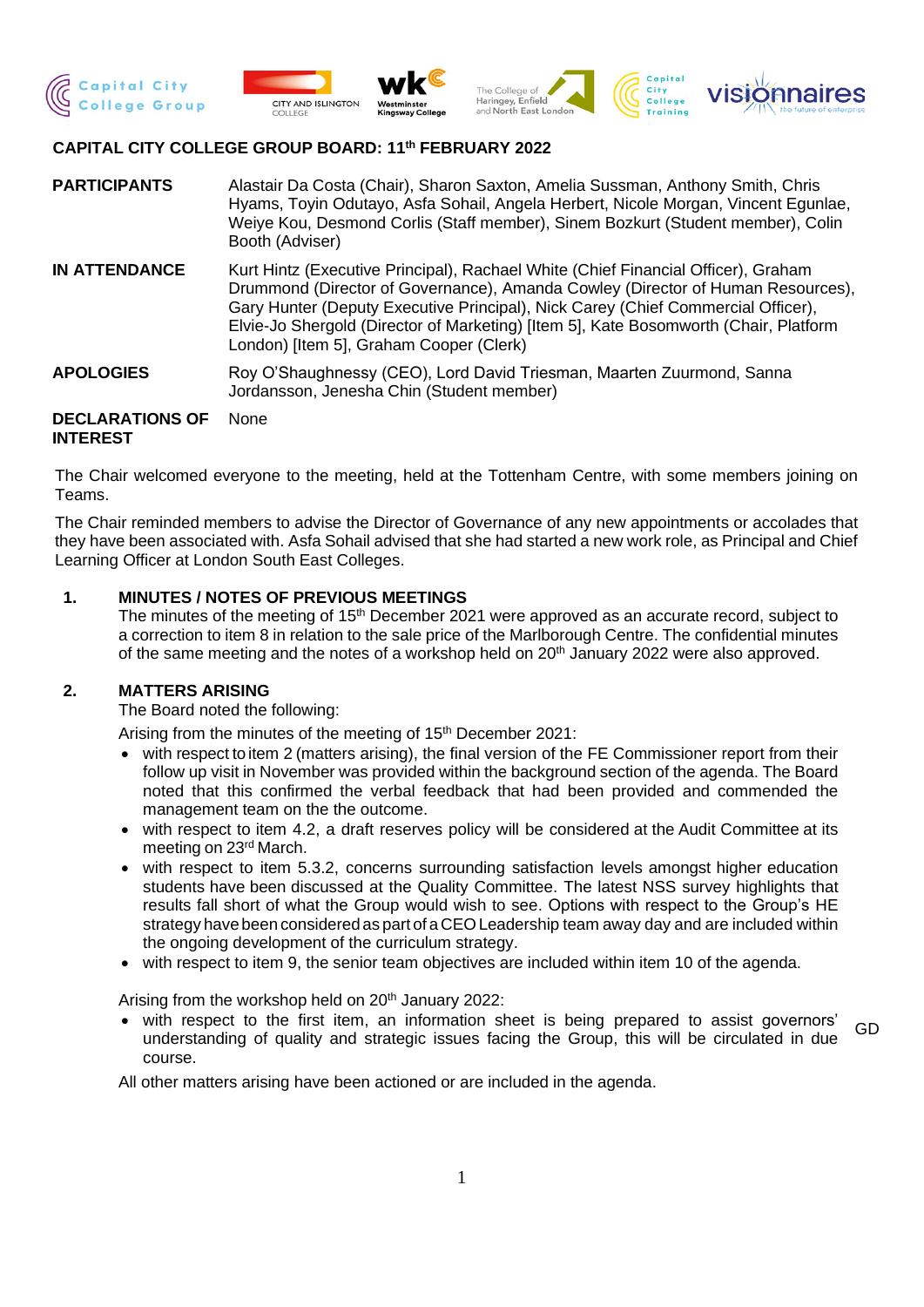# **3. STRATEGIC REVIEW**

A presentation from the CEO providing a strategic overview had been circulated prior to the meeting. In addition to a summary of progress achieved and key challenges facing the Group, the presentation included a significant amount of supporting data, providing the Board with a deeper insight in relation to a number of key areas, including:

- CCCG Strategy 2020-23 Priorities in relation to each of the three Strategic Themes (Our Learners, Our College and Our Colleagues).
- The CCCG Journey to date in numbers (Revenue, Operating Surplus/deficit, staff numbers and student numbers (split 16-18 and 19+).
- A breakdown of student numbers by provision type (A Levels, Vocational, ESOL, Apprenticeships, HE and Supported Learning, and an overview of each area, including key strengths, weaknesses and threats.
- CCCG's learner profile and sector comparisons.
- CCCG's financial journey to date a more detailed breakdown of financial performance during the four years to 2020/21, together with financial benchmarking against the country's top 10 FE Colleges.
- CCCG's 2021/22 Reforecast Financial Position, with a breakdown of the operating position of each of the Group's colleges.
- Further detailed financial analysis relating to the high and low margin courses and contributions towards overheads, along with benchmarking of key efficiency ratios against London colleges.
- A summary of the Group's commercial proposition, along with an overview of current options being explored/delivered.

The Board noted the focus during this meeting on the curriculum strategy and delivery (agenda item 4) and the planned focus for the March Board meeting on commercial strategy and delivery. These are part of the process and aim of having explored growth options and reaching a Board consensus at the end of these sessions on the way forward.

The Board made the following observations at this stage:

- The data provided responded well to questions raised previously by the Board as to which areas of provision provide the highest returns and those which are the worst performing areas.
- Further discussion would benefit from the insights provided into these areas being set in the context of how the markets in which the Group operates are expected to change going forward.
- A key challenge is to understand how the Group can be the provider of choice in each area of provision, in the context of the demographic profile of the geographic area covered, and where the skills gaps are and which sectors have the highest workforce demands.
- A priority area of focus should be responding to the move by schools to retain 16-18 year-olds, and swiftly building the capacity to grow this area before the opportunity is lost.
- Advance preparations to ensure that the Group is able to deliver T-Levels as soon as possible is also important.
- The contribution from ESOL should be reviewed. Comparison with other colleges highlights that the ability to generate only a low level return from this area of provision should not be presumed.
- The percentage of the Group's income that comes from commercial activity should be considered when developing the commercial strategy. At c. 1%, this is currently low in comparison with the 5-6% seen in the case of some other college groups.
- Increasing class sizes, by as little as one or two students, has the capacity to raise contribution levels significantly.
- The Board encouraged an ambitious and innovative approach to making the Group's estate 'state of the art', as a significant differentiating factor compared to other colleges.
- Continued growth in apprenticeship provision is also a significant opportunity.

• The Chair noted that branding, to be discussed later in the meeting, will also be central to the Group's development. He encouraged members of the Board to provide any further feedback to the management team, so as to further inform the discussion to be held at the March Board meeting.

# **4. CURRICULUM STRATEGY**

# **4.1 COMMERCIAL STRATEGY PROGRESS UPDATE**

The Executive Principal gave a presentation on changes to the landscape and progress on the current CCCG 2020-25 Curriculum strategy. This included the Group's learner profile, the CCCG 'Curriculum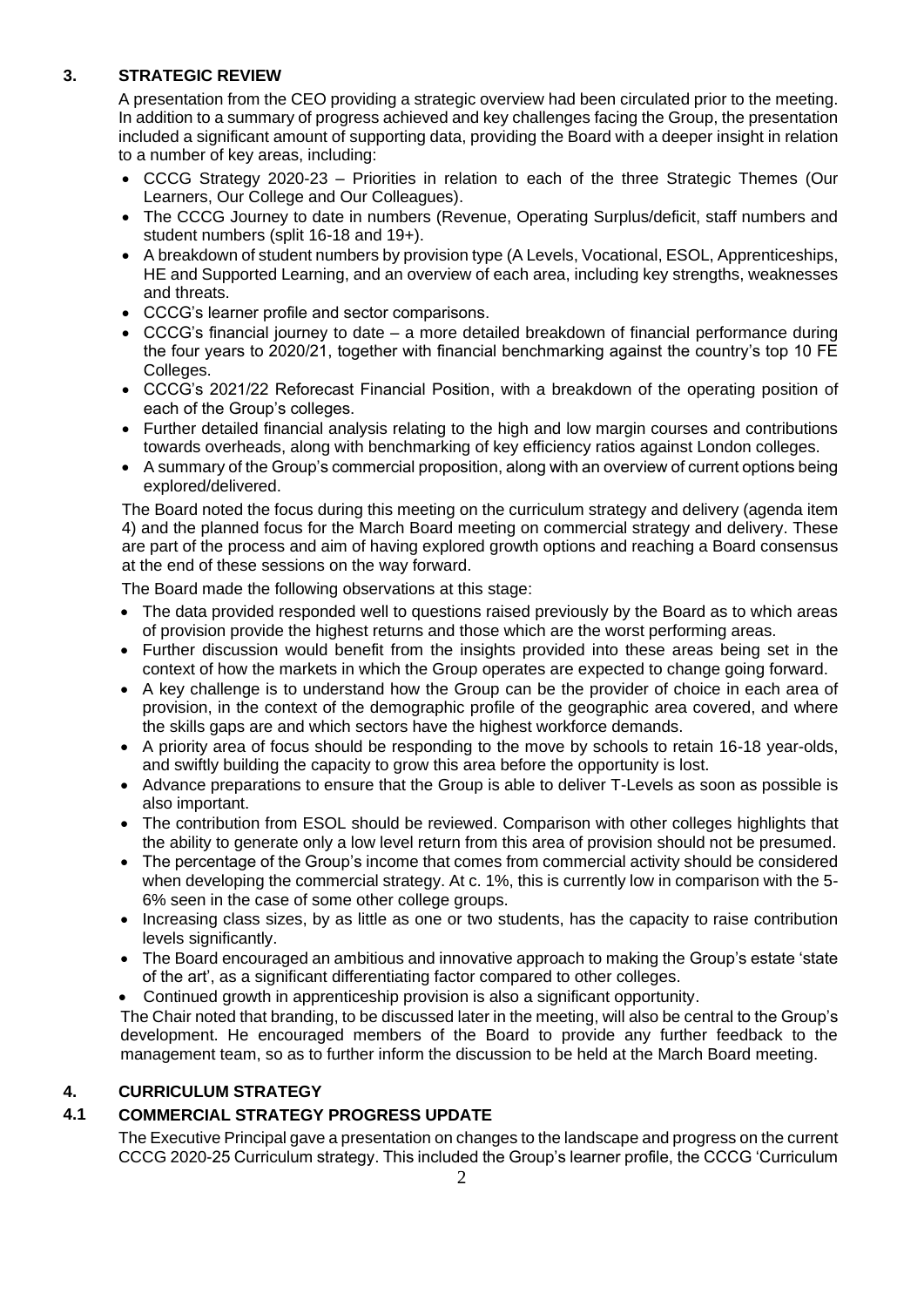Forest' analysis of learner numbers by curriculum enrolments and level, market share across the Group's North London catchment area and the current labour market position by sector across London. He also talked the Board through progress in relation to each of the twelve key drivers in the Group's Curriculum Strategy 2020-25. The Chair noted that the presentation contained a wealth of useful information and insights and, in addition to inviting feedback at the meeting, he encouraged Board members to reflect further on the update and to provide additional feedback to the Executive Principal and CEO. Board members provided some initial feedback, including the following:

- Labour Market Conditions: Current vacancy rates present both risks and opportunities, including opportunities for the Group to work more closely with employers. It would be useful to see an analysis of destinations, including in relation to local specialisms, with some external benchmarking.
- HE provision: this remains a small specialist area and decisions on its future viability need to take into consideration the burden of significant regulation carried out by the Office for Students (OfS) and the Quality Assurance Agency (QAA).
- National Policy: Further consideration should be given to the Group's response to the Government's current 'levelling up' agenda, and articulation of this.
- Leveraging success: The strategy should include clarity on mechanisms for sharing and leveraging success across the Group's colleges and sites.
- Implications for 16-18 learners of the introduction of T-Levels and discontinuation of funding for BTECs: The need for clarity on the Group's offer/proposition to young learners who are not academically motivated, on what the Group can offer them to get them into employment – including the development of 'career maps'.
- Marketing: The Group's marketing strategy is primarily directed at potential students and the issue was raised as to whether more focus could be directed towards what the Group can offer to their workforces.
- ED&I: What is retention like for students who are from an ethnic background and what does destination data reveal about diversity and success in different areas of the labour market. This will be considered further by the quality committee.
- International: The Board noted that the pandemic has presented a significant challenge in preventing international students from entering the UK.

## **4.2 MAYOR'S ACADEMY UPDATE**

The Board received an update on the Group's bid for the London Mayor's Academies Programme (MAP), which is intended to support Londoners hardest hit by the pandemic into good work in sectors key to London's recovery and long-term economic growth and job creation.

The Board noted that the Mayor has awarded Academy Hubs to the Group for successful bids, as follows:

- 1) Green industries (£250k over a two-year period): Led by CONEL, the main themes are around the retrofit sector, sustainability and the environment aligning to the construction industry.
- 2) Hospitality (£250,000 over a two-year period): Led by WKC, the main themes are supporting the industry in London with skilled workers across a diverse area of sub-sectors, such as chefs, pastry chefs, specialist Asian Cuisine outlets, food and beverage service, hotel concierge and reception, contract catering and food service sector.
- 3) Digital (£250,000 over a two-year period): Led by WKC, the main themes are in programming and coding, system support, cyber security, software development, digital marketing, and baseline digital skills for other industries.
- 4) Creative Industries (£736,545 split with Film London over a two-year period): Led by WKC, the main themes are centered around Film/TV production, Game, VFX, animation and associated skills with set design, and location work.

The Board noted the next steps for the Group in implementing these programmes:

- Establish the roles of Academy Hub Managers for each Academy Hub with relevant coordinator and admin support.
- Work closely with the GLA for benchmarking the Academies Programme Quality Mark.
- Meetings with MAP employers and training partners and facilitate training to deliver the Mayor's Workforce Integration Network (WIN).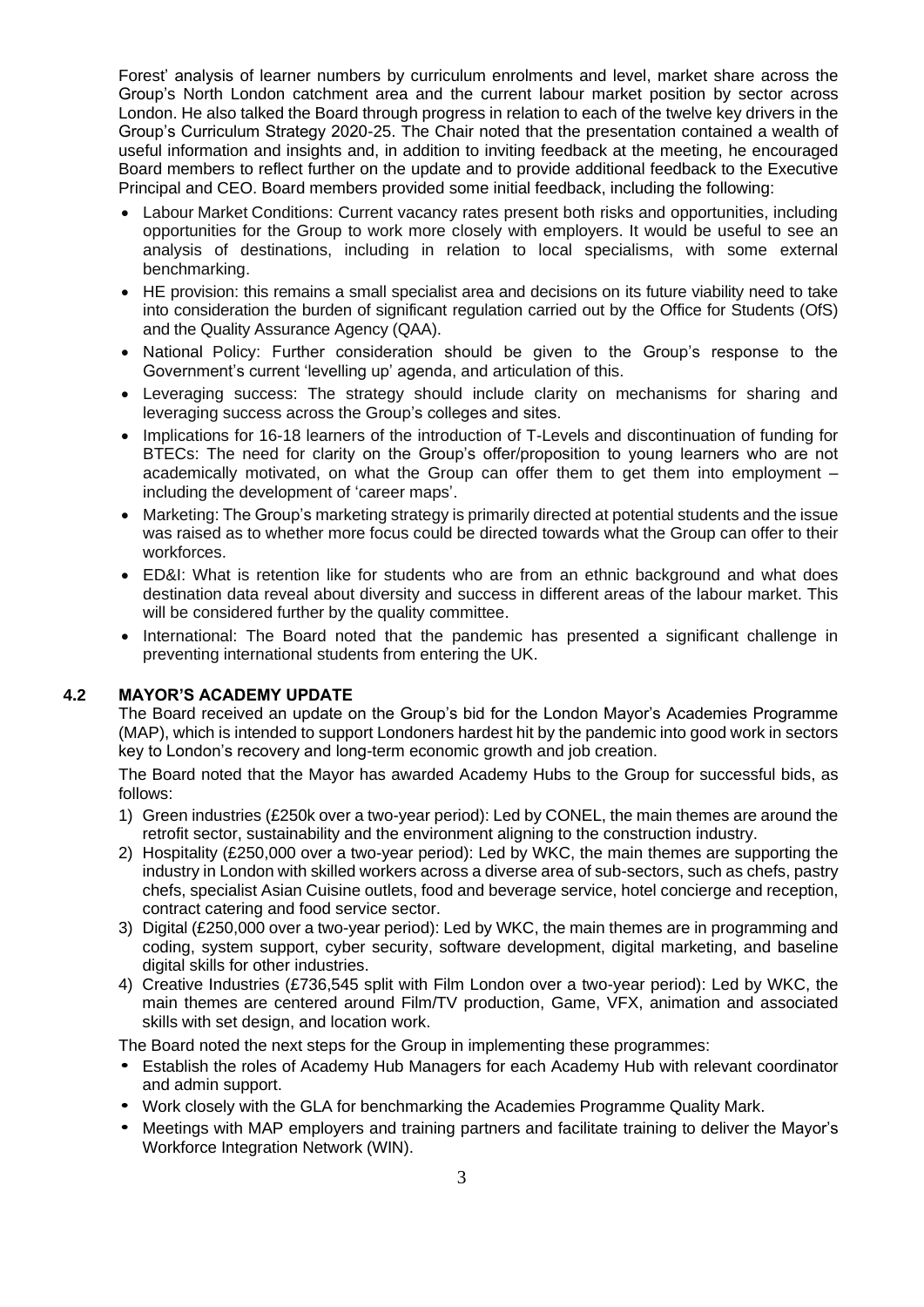• Develop a suite of courses in collaboration with employers and training partners to meet employer needs.

The Executive Principal undertook to keep the Board apprised of progress.

#### **5. BRANDING UPDATE**

The Chair welcomed Kate Bosomworth (KB), Founding Partner and Non-executive Chair of Platform London to the meeting, along with the Director of Marketing. KB talked the Board through the timeline of the 'Journey to Oneness' rebranding project to date since Brand Foundations were engaged by the Group in March 2021. The Board noted the considerable engagement that had taken place with external stakeholders and the various touch points with the GLT and the Board throughout this process.

The Board noted the next stages of the project:

• Following a workshop with the GLT in January, resulting in agreement on a sub-branded model, the next step is to originate a new name to replace the existing 'Capital City Colleges Group'. A recommendation will be made to the March Board meeting. It was agreed that a sub-group of governors will be organised to review the proposals prior to the recommendation to the Board. The decision on the Group re-naming will be followed by looking at the sub-branding of each college.

• The naming strategy will be followed (March to June 2022) by development of a new Visual Identity, with recommendations to be made to the May Board meeting. This will then culminate in the issue of new Brand guidelines. Rebranding will touch all parts of the Group and the roll-out will involve a major immersive experience for all staff, involving a series of carefully planned communications and briefings.

The Board endorsed moving forward on the basis of the sub-branded model, and the forward plan as proposed, stressing the importance of ongoing consultation with stakeholders, including local communities and the Local Authorities in the Group's catchment area.

## **6. FINANCE UPDATE**

The Board received the management accounts for the 5 months to 31<sup>st</sup> December 2021 and the Q1 Financial Reforecast for 2021/22. The following was noted:

- Against a budget operating deficit for the 5 months of £2.6m, the actual operating deficit is £2.4m.
- The £165k positive variance is a consequence of variances in income and pay and non-pay expenditure.
- The Q1 reforecast for 2021/22, undertaken on a bottom-up basis in November, shows a breakeven operating position in line with the original budget, but with compensating differences in areas of income and costs, which include:
	- Income is forecast at £700k above budget, due to a more accurate forecast following finalisation of start of year enrolment numbers
	- Pay costs are forecast at £711k higher than budget due to the pay award for staff agreed in the latter part of 2021. This had been funded from the £1m exceptional costs budget that had originally been set aside to fund restructuring costs during the year which was no longer needed as a consequence of the restructurings having been undertaken, and the costs taken, during 2020/21. No further pay increases are expected or forecast during the current year, but negotiations for next year, due to commence after Easter, are expected to result in further upward pressure on pay costs for next year.
	- Non-pay costs are forecast at £980k higher than budget, predominantly due to additional subcontractor costs and curriculum costs, partly offset by a reduction in estates and facilities costs arising from the outsourcing of these services, and also partly from a release of contingency provision.
- The Group's cash position remains strong, with balances of £20.5m at the end of December, equating to 72 cash days in hand. The forecast cash balances to the year-end are £15.6m, equating to a forecast 58 cash days in hand. Expenditure on fixed assets is being monitored closely along with any variances in cashflow projections.
- A further full-year reforecast will be undertaken at the end of February. This is not expected to show any divergence from the target break-even position, but known additional expenditure on agency staff due to high sickness cover may result in the need to target cost savings during the rest of the year.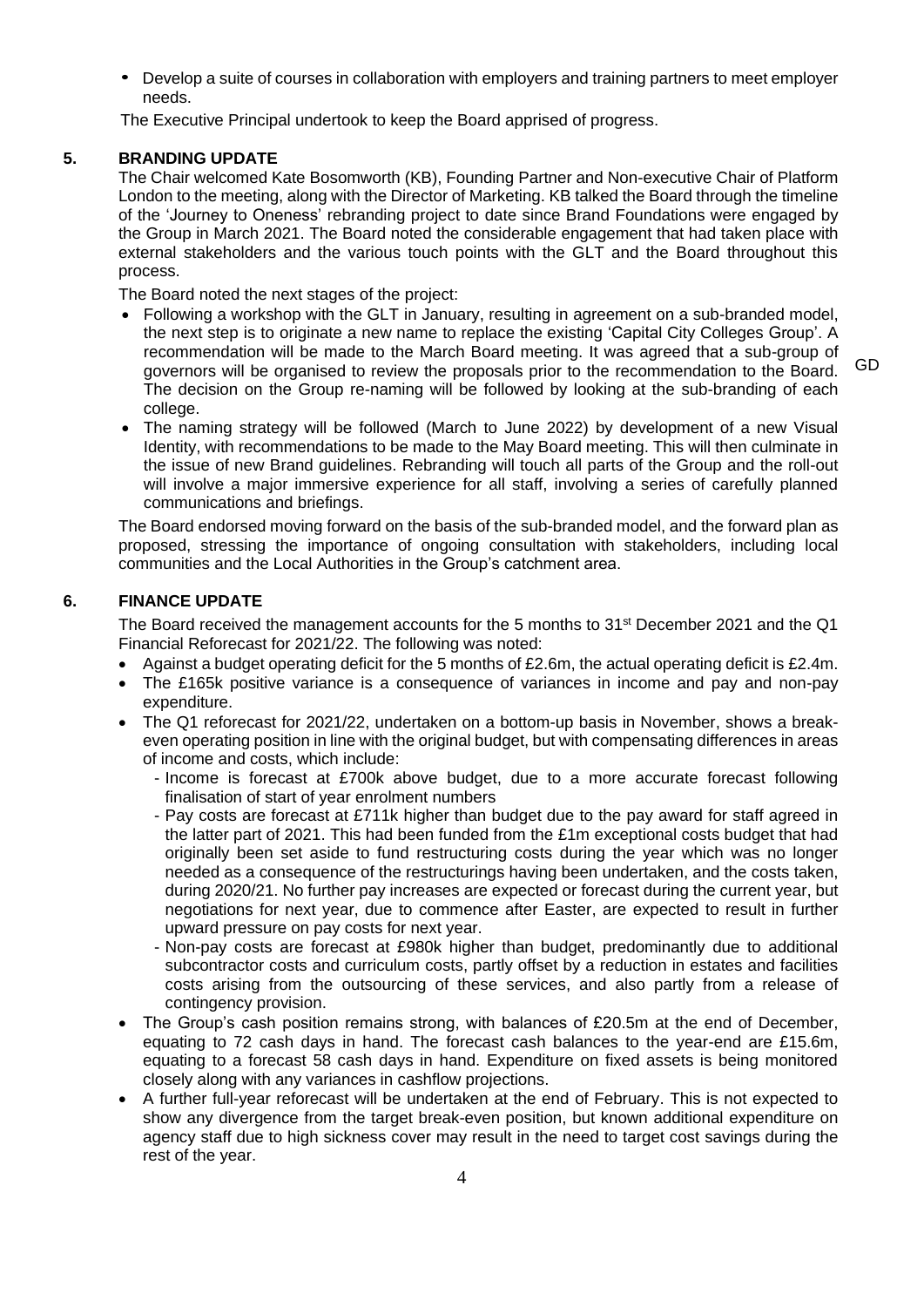• The expectation that the Group will only breakeven, notwithstanding the higher level of income forecast, as consequence of upward pressure on costs, serves to highlight the importance of generating additional income in the future from new commercial activities.

# **7. EQUALITY, DIVERSITY AND INCLUSION UPDATE**

The Board received a report and noted:

- In April 2021, as part of the Group's responsibilities under the Equality Act 2010 Equality Duty, it had published the CCCG Strategic Equality & Inclusion Objectives 2021-24. The Group is required to publish on an annual basis how it is meeting these objectives.
- The objectives are focused on the following themes: Leadership: Student Outcomes: Teaching, Learning & Assessment; Workforce Development; Developing an Inclusive and Anti-Discriminatory Culture; Disclosure; Policies and Ways of Working; Monitoring and Inclusive Communication.
- The report highlights how the Group met the objectives in the past academic year, whilst also highlighting actions taking place over the 2021/22 academic year. It also includes curriculum and student support, monitoring and employee starter and leaver information.
- The increased level of diversity disclosure has served to improve the insight into matters related to ED&I. Communications with staff and students across the whole Group were noted, including delivery of staff training, which had led to positive scores in the staff engagement survey.
- The Board expressed a wish to be provided with a better understanding of year on year trends, and also the position with regard to ethnicity pay gaps.

It was agreed that the Quality Committee should consider a 'deep dive' review of ED&I aspects of achievement, satisfaction and destination data. KH/ AS

The Board commended and noted the report.

# **8. ACCOMMODATION UPDATE**

This item is the subject of a separate confidential minute.

# **9. UPDATE FROM THE SEARCH COMMITTEE**

# **9.1 MEMBERSHIP**

The Board received and considered a report on the Board's committee membership and subsidiary directorships.

The Board **APPROVED** the following:

- Weiye Kou to join the Audit Committee
- Nicole Morgan and Angela Herbert to join the Quality Committee
- Vincent Egunlae to join the Finance Oversight Group
- Nicole Morgan to remain on the Remuneration Committee. Also, as she previously sat on the committee as a co-opted member prior to her appointment to the Board, there is now a co-opted vacancy on the committee and the Search Committee is currently looking to recommend the appointment of a replacement co-opted member.

In relation to subsidiary company directorships, the Board **APPROVED** the following appointments:

- Visionnaires: Sharon Saxton to continue in her role as the chair of V-Sparks on an interim basis. Gary Hunter, Deputy Executive Principal, to be appointed to the other Director vacancy.
- Capital City College Enterprises Ltd: Vincent Egunlae to be appointed to the remaining directorship vacancy, Roy O'Shaughnessy and Rachael White having already been appointed as directors.

The Board also **APPROVED** the appointment of Nicole Morgan as the Board's safeguarding link member.

The Chair noted that a number of members of the Board are due to step down in July. Potential ways of enabling the Group to continue to benefit from their strategic input in an advisory capacity are being explored and a proposal will be brought forward to a future Board meeting.

## **9.2 COLLEGE AFFILIATION**

The Board received a report and noted that, as a consequence of discontinuing the College Education Boards, governors have less contact with the Group's individual colleges and their specific issues.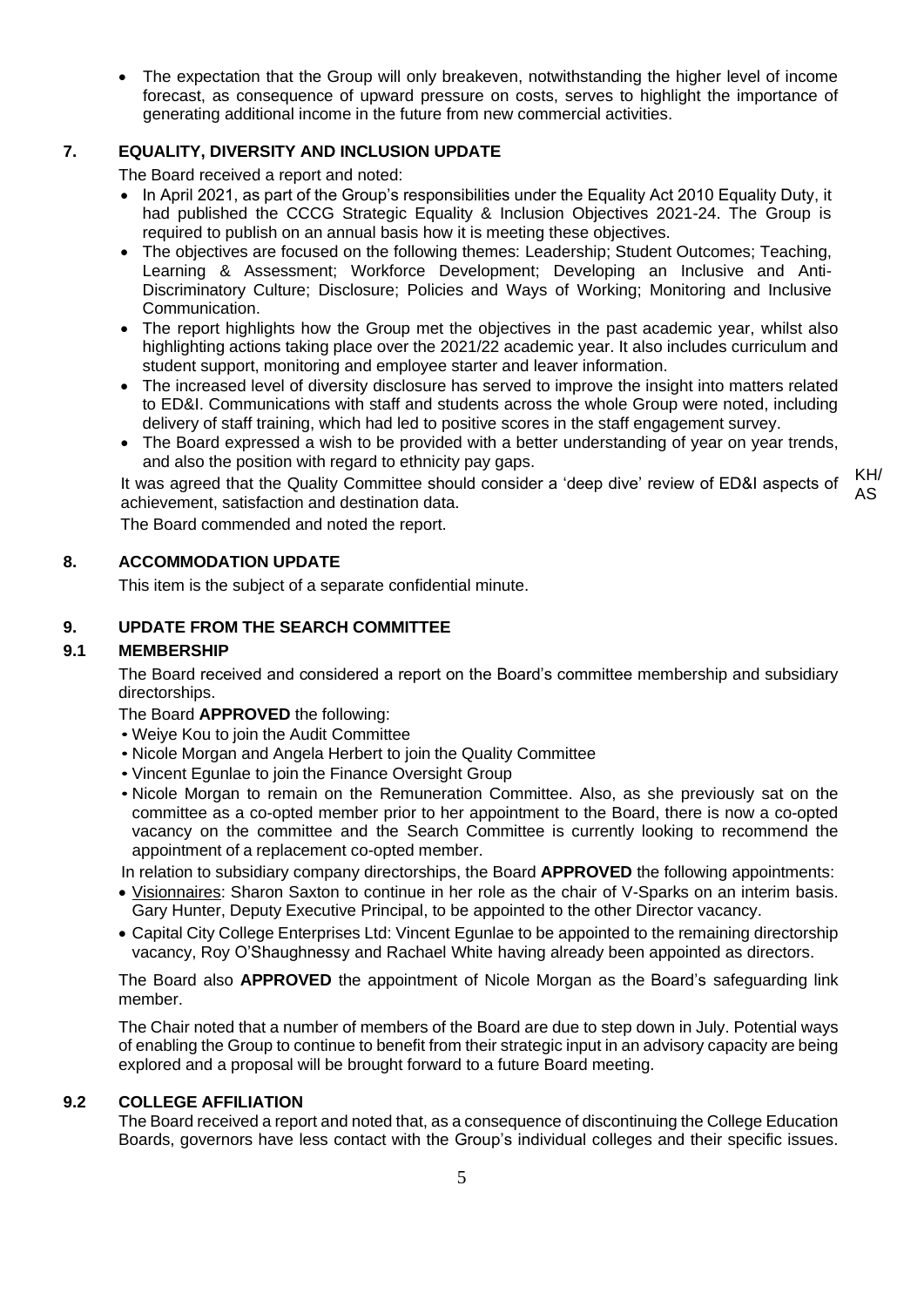Curriculum issues are often complex and require a more in depth understanding than can be gained by reading Board papers. Associated with this, it is evident that student engagement is less effective at a CCCG Group level, as each college has its own approach and students want to discuss issues at a college level.

In order to remedy this, the Board **APPROVED** a proposal to adopt a link system, with each governor affiliated to a college or to CCCT, as detailed within the report.

#### **9.3 TRAINING UPDATE**

An Update report was received. It was agreed that Governors should complete an online training module on Safeguarding, the details of which will be forwarded to members in due course. It was further agreed that when a meeting takes place face to face a tour of the respective site should be offered so that members can become familiar with the curriculum on offer. GD

#### **10. SENIOR TEAM PERFORMANCE TARGETS**

The Board received and noted a summary of the performance objectives for the senior team, as agreed by the Remuneration Committee. At the Committee's request, these had been aligned to the Group strategy, with a member of the senior team allocated lead responsibility for each objective (in addition to the CEO having responsibility for all targets) and a focus on measurability.

## **11. KEY PERFORMANCE INDICATORS**

The Board received for information and noted the following reports:

- Group Dashboard January 2022.
- 20/21 Attendance and Retention Summary
- Curriculum and Learner Experience Scorecard as at 10 January 2022.
- Estimated Funding Report as at 10 January 2022.

#### **12. EDUCATION COMMITTEE ENQUIRY RESPONSE**

The Board received and noted a copy of the Group's response to the Education Committee Enquiry on The Future of Post-16 Qualifications.

#### **13. FINAL DRAFT OF FE COMMISSIONER'S REPORT: FOLLOW-UP VISIT NOVEMBER 2021**

The Board received and noted a copy of the Diagnostic Assessment Follow-up Report from the FE Commissioner's November 2021 visit.

## **14. QUALITY PAPER**

The Board received and noted a copy of the Quality Paper as considered at the Quality Committee meeting on 27<sup>th</sup> January 2022.

#### **15. GOOD NEWS STORIES**

The Board received and noted a summary of news stories with positive coverage, relating to the period 4th December 2021 to 3rd February 2022.

# **16. ANY OTHER BUSINESS**

#### **16.1 01 FOUNDERS**

This item is the subject of a separate confidential minute.

#### **16.2 STUDENT STABBINGS**

The Board was saddened to hear from the Executive Principal of the stabbings of two young people who were students of the Group, one of whom had tragically died from his injuries. Neither of these incidents had occurred on Group premises. The Board asked to hear more at the next meeting of KHmeasures in place to prevent incidents such as these.